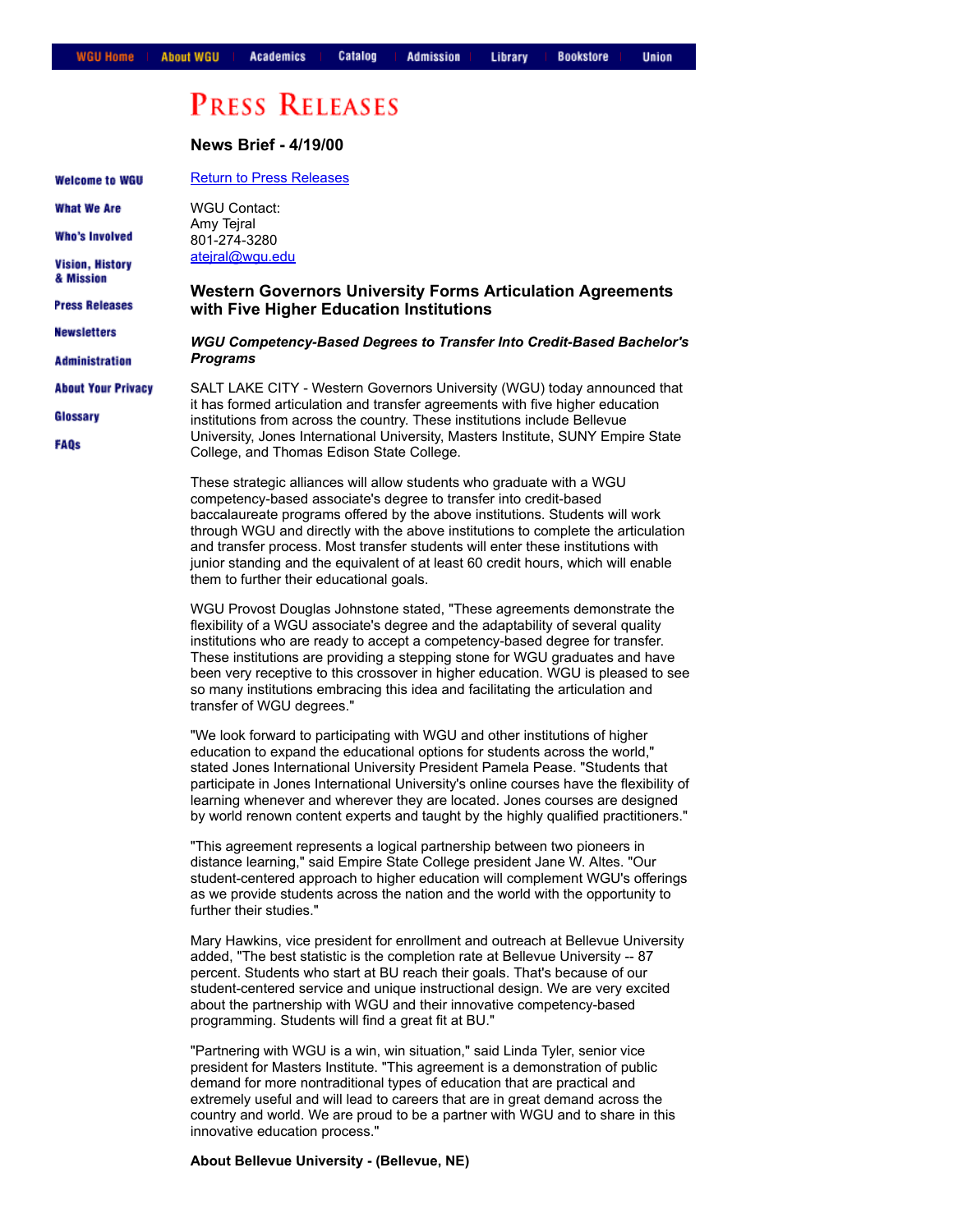**Bellevue University** has developed a nationally recognized online education system using a unique cyber-active(sm) learning environment. WGU students will join learners from all over the world, pursuing graduate and undergraduate degrees at Bellevue University. For undergraduate students, the associate degree gives them junior status and the opportunity to complete degrees in ecommerce, MIS, BIS, management, global business, criminal justice administration, leadership, and human resources. Students who continue on to a master's degree may choose an MBA with concentrations in finance, MIS, cyberlaw, accounting, and marketing or a master of arts in leadership completely online. (BU is accredited by NCA and was specifically accredited by NCA for online programs in 1998).

## **About Jones International University (Englewood, CO)**

Founded in 1993 and launched online in 1995, [Jones International University](https://web.archive.org/web/20001119041300/http://www.jonesinternational.edu/) is the first and only fully online university to receive regional accreditation (March 5, 1999). In addition to offering 25 certificate programs and nearly 80 courses, JIU also offers bachelor's and master's of arts in business communication degree programs, as well as a master of business administration degree with seven areas of specialization. JIU has hand-selected the best of the best academics from some of the most prestigious colleges and universities around the globe to design the courses.

## **About Masters Institute – (San Jose, CA)**

[Masters Institute's](https://web.archive.org/web/20001119041300/http://www.matersinstitute.edu/) Distance Education Program offers unique distance-learning opportunities to students who access courses via the Internet. Masters Institute's Internet-based training combines current industry curriculum with a powerful, lively and simple Web-based format that offers flexibility to students with busy life styles. Anyone from anywhere can take advantage of enrolling in Masters Institute online programs, and in 18 months can earn a degree in systems administration. Students are prepared to become industry certified, without giving up their current job. Whenever students have time is when the classroom is open through distance education at Masters Institute.

#### **About SUNY Empire State College (Saratoga Springs, NY)**

Founded in 1971, **Empire State College** is an arts and sciences college of the State University of New York, and an international leader in nontraditional education. The college expands access to students, primarily adults, who need the flexibility to earn a degree and still meet the demands of work, family and community responsibilities. Through a combination of individualized study, flexible programming, distance learning options and credit earned for prior college-level learning, the college meets the needs of adult learners throughout New York and beyond. The College's Center for Distance Learning serves 6,000 students, and offers more than 200 print and Web-based courses. The college also offers the only completely online bachelor's degree in business that is available in SUNY, as well as an online competency-based MBA. With 33,000 graduates since its founding in 1971, SUNY Empire State College currently enrolls more 10,000 students in its varied associate, bachelor's and master's degree programs.

#### **About Thomas Edison State College – (Trenton, NJ)**

Embracing the individual and dynamic needs of adult students has been the priority of [Thomas Edison State College](https://web.archive.org/web/20001119041300/http://www.tesc.edu/) since its establishment in 1972. For more than 27 years, Thomas Edison State College has provided adults with access to high quality, flexible learning opportunities wherever they live or work. One of New Jersey's 12 senior public institutions of higher education, the college offers 15 associate, baccalaureate and master's degrees in more than 100 major areas of study. The college offers a master of science in management degree, offered entirely online with the exception of two weekend residencies. The degree integrates theory and practice as they apply to a wide variety of organizations. A specialized track in project management is also available within the MSM degree. The college also offers a master of arts in professional studies degree, also available online. The MAPS degree is intended to serve professional practitioners interested in broadening and deepening their professional skills, knowledge and competencies through an intensive exposure to the liberal arts. Students earn associate and baccalaureate degrees through a variety of rigorous academic methods, including documenting college-level knowledge they may already have through portfolio assessment and testing, and by completing online and independent study courses offered by the college.